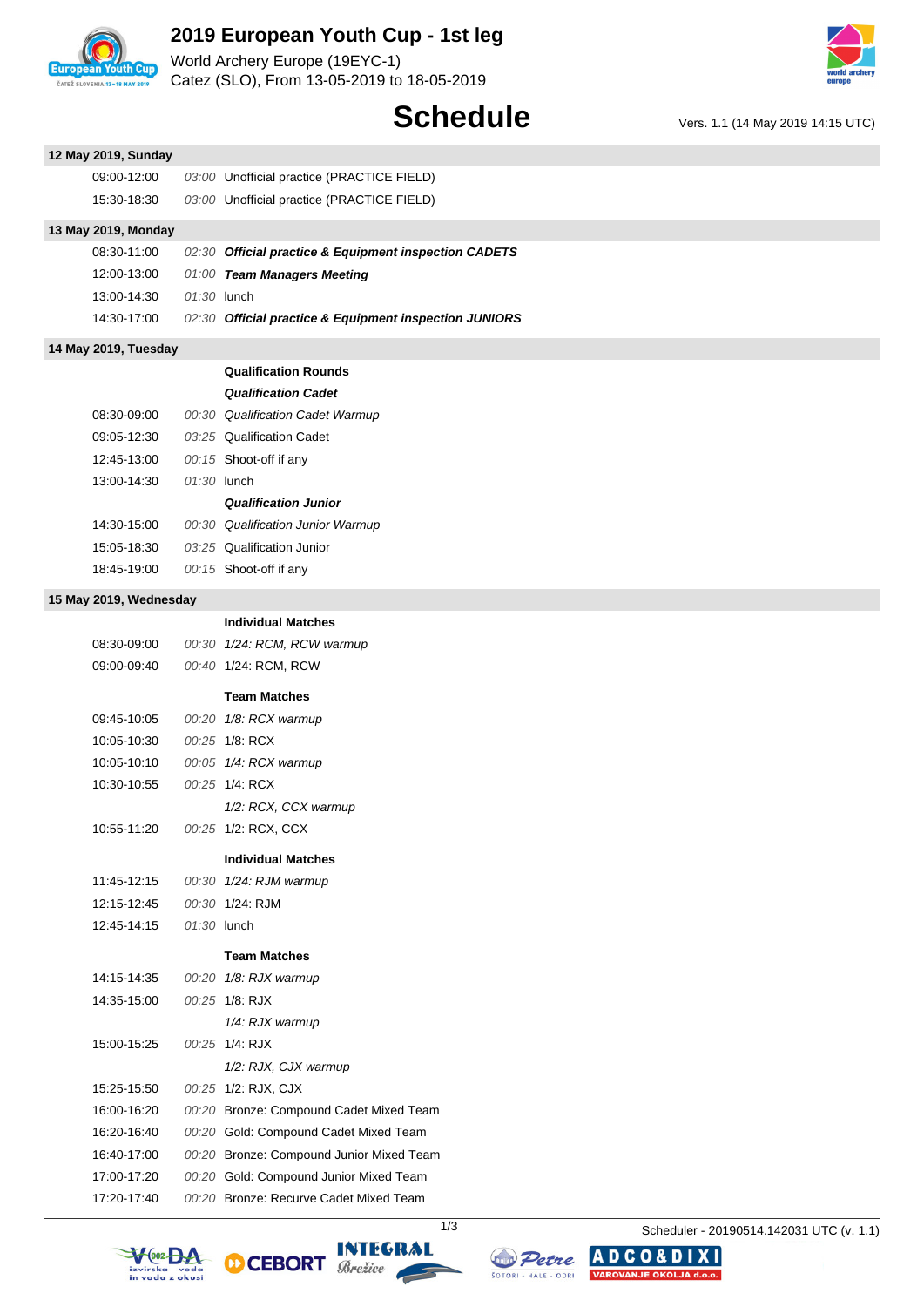

### **2019 European Youth Cup - 1st leg**

World Archery Europe (19EYC-1)

Catez (SLO), From 13-05-2019 to 18-05-2019



| 15 May 2019, Wednesday (Continue) |             |  |                                         |  |
|-----------------------------------|-------------|--|-----------------------------------------|--|
|                                   |             |  | Team Matches, Wednesday (Continue)      |  |
|                                   | 17:40-18:00 |  | 00:20 Gold: Recurve Cadet Mixed Team    |  |
|                                   | 18:00-18:20 |  | 00:20 Bronze: Recurve Junior Mixed Team |  |
|                                   | 18:20-18:40 |  | 00:20 Gold: Recurve Junior Mixed Team   |  |

#### **16 May 2019, Thursday**

|               |               | <b>Individual Matches</b>            |
|---------------|---------------|--------------------------------------|
| 08:30-09:00   |               | 00:30 1/16: RCM, RCW warmup          |
| 09:05-09:50   |               | 00:45 1/16: RCM. RCW                 |
| 10:00-10:10   |               | 00:10 1/8: RCM, RCW, CCM, CCW warmup |
| $10:10-10:50$ |               | 00:40 1/8: RCM, RCW, CCM, CCW        |
|               |               | 1/4: RCM, RCW, CCM, CCW warmup       |
| 10:50-11:30   |               | 00:40 1/4: RCM, RCW, CCM, CCW        |
| 11:30-12:05   |               | 00:35 1/2: RCM, RCW, CCM, CCW        |
| 12:00-14:30   | $02:30$ lunch |                                      |
| 14:30-15:00   |               | 00:30 1/16: RJM, RJW warmup          |
| 15:05-15:45   |               | 00:40 1/16: RJM, RJW                 |
|               |               | 1/16: RJM, RJW warmup                |
| 16:00-16:10   |               | 00:10 1/8: RJM, RJW, CJM, CJW warmup |
| 16:10-16:50   |               | 00:40 1/8: RJM, RJW, CJM, CJW        |
|               |               | 1/4: RJM, RJW, CJM, CJW warmup       |
| 16:50-17:25   |               | 00:35 1/4: RJM, RJW, CJM, CJW        |
| 17:25-18:00   |               | 00:35 1/2: RJM, RJW, CJM, CJW        |

#### **17 May 2019, Friday**

|             |               | <b>Team Matches</b>                     |
|-------------|---------------|-----------------------------------------|
| 08:30-08:50 |               | 00:20 1/8: RCM, RCW warmup              |
| 08:55-09:25 |               | 00:30 1/8: RCM, RCW                     |
|             |               | 1/4: RCM, RCW warmup                    |
| 09:25-09:55 |               | 00:30 1/4: RCM, RCW                     |
| 09:55-10:25 |               | 00:30 1/2: RCM, RCW                     |
| 10:40-11:00 |               | 00:20 1/8: RJM warmup                   |
| 11:05-11:35 |               | 00:30 1/8: RJM                          |
|             |               | 1/4: RJM warmup                         |
| 11:35-12:05 |               | $00:30$ 1/4: RJM                        |
|             |               | 1/2: RJM, RJW warmup                    |
| 12:05-12:35 |               | 00:30 1/2: RJM, RJW                     |
| 12:40-14:30 | $01:50$ lunch |                                         |
| 14:30-14:50 |               | 00:20 Bronze: Recurve Cadet Women Team  |
| 14:50-15:10 |               | 00:20 Gold: Recurve Cadet Women Team    |
| 15:10-15:30 |               | 00:20 Bronze: Recurve Cadet Men Team    |
| 15:30-15:50 |               | 00:20 Gold: Recurve Cadet Men Team      |
| 15:50-16:10 |               | 00:20 Bronze: Recurve Junior Women Team |
| 16:10-16:30 |               | 00:20 Gold: Recurve Junior Women Team   |
| 16:30-16:50 |               | 00:20 Bronze: Recurve Junior Men Team   |
| 16:50-17:10 |               | 00:20 Gold: Recurve Junior Men Team     |
| 18:00-19:00 |               | 01:00 Teams & Mixed Teams Awarding      |
|             |               |                                         |

### **18 May 2019, Saturday**

08:30-11:10 02:40 Opening of practice field for finalists

#### **Individual Matches**







**ADCO&DI** 

**VAROVANJE OKOLJA d.o.o.** 

2/3 Scheduler - 20190514.142031 UTC (v. 1.1)

 $\mathbf{X}$